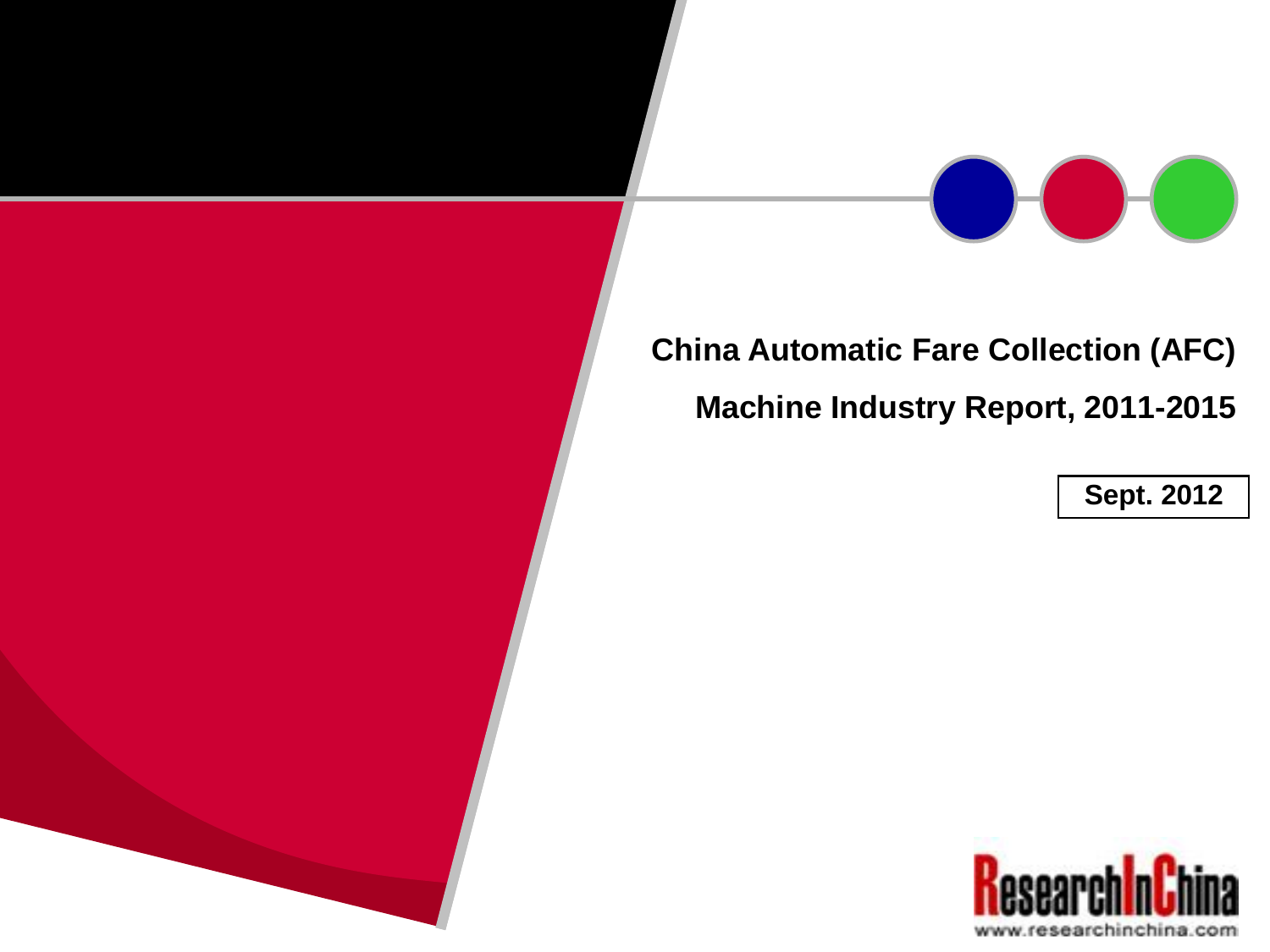## **esearch nich**

The Vertical Portal for China Business Intelligence

#### **STUDY GOAL AND OBJECTIVES**

This report provides the industry executives with strategically significant competitor information, analysis, insight and projection on the competitive pattern and key companies in the industry, crucial to the development and implementation of effective business, marketing and R&D programs.

#### **REPORT OBJECTIVES**

- To establish a comprehensive, factual, annually updated and costeffective information base on market size, competition patterns, market segments, goals and strategies of the leading players in the market, reviews and forecasts.
- To assist potential market entrants in evaluating prospective acquisition and joint venture candidates.
- To complement the organizations' internal competitor information gathering efforts with strategic analysis, data interpretation and insight.
- To suggest for concerned investors in line with the current development of this industry as well as the development tendency.
- To help company to succeed in a competitive market, and

#### **METHODOLOGY**

Both primary and secondary research methodologies were used in preparing this study. Initially, a comprehensive and exhaustive search of the literature on this industry was conducted. These sources included related books and journals, trade literature, marketing literature, other product/promotional literature, annual reports, security analyst reports, and other publications. Subsequently, telephone interviews or email correspondence was conducted with marketing executives etc. Other sources included related magazines, academics, and consulting companies.

#### **INFORMATION SOURCES**

The primary information sources Ministry of Transport of the People's Republic of China, National Development and Reform Commission and WIND Database etc.

Copyright 2012 ResearchInChina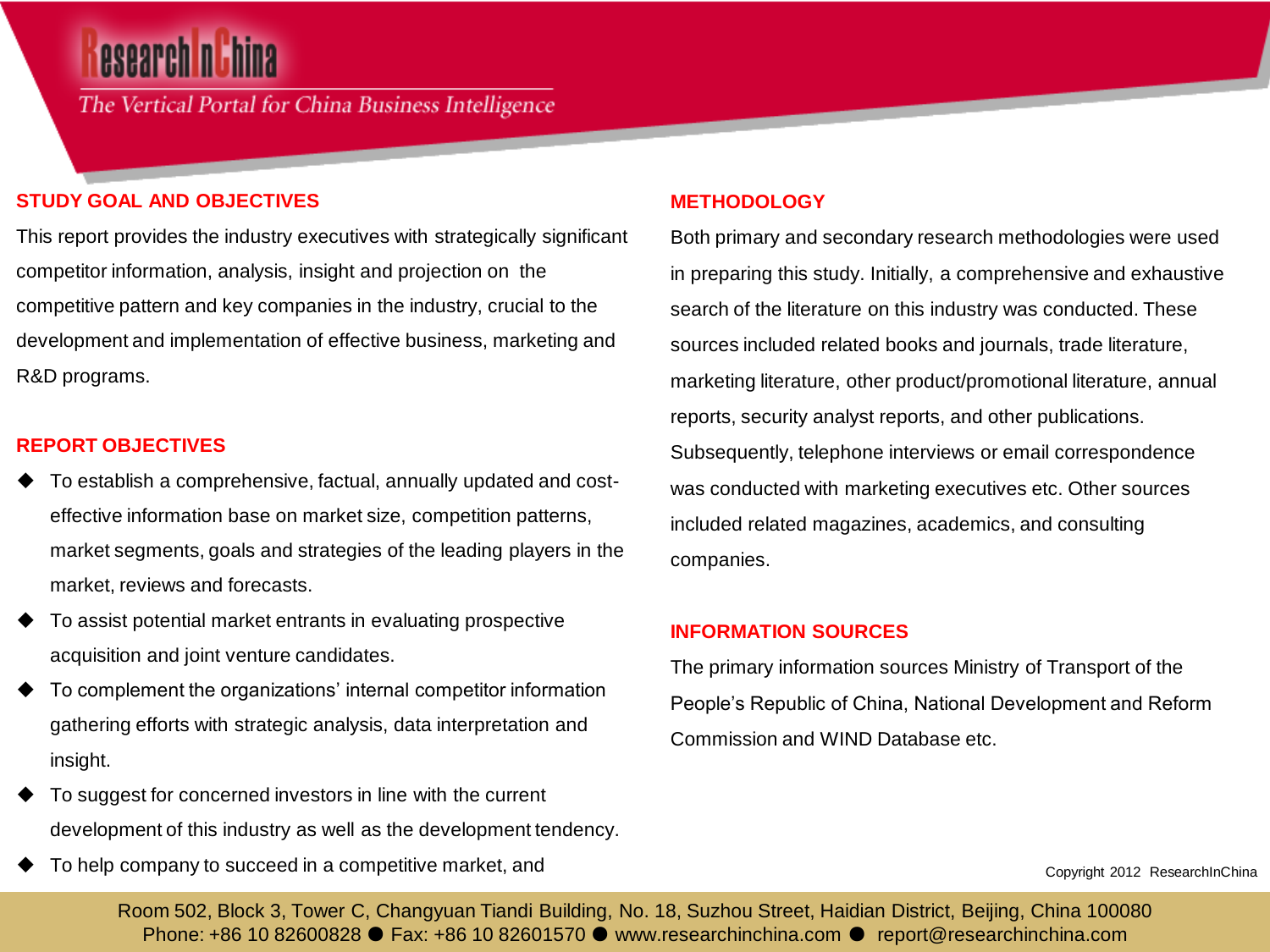The Vertical Portal for China Business Intelligence

### **Abstract**

As of the end of 2011, 13 cities in Mainland China had built up subways, with the total length of 1,678 km; it is expected that the urban rail transit AFC equipment market in Mainland China will value over RMB16 billion in 2020. In 2011, there were 72 high-speed railways under construction (including three railways to start construction in 2012) with construction planning approved by the Chinese government, 68 of which will be completed before 2015, with the total mileage of 24,145 km.

On September 4, 2012, National Development and Reform Commission of China approved the near-term railway construction planning of Taiyuan, Lanzhou, Guangzhou, Shenyang, Xiamen and Changzhou, as well as the near-term construction planning adjustment programs of Harbin, Shanghai and other cities. These approved projects will directly stimulate the future demand for urban railway AFC equipment in China.

#### **The report includes the following:**

1. Development course and status quo of AFC machine industry;

2. Development of China AFC machine industry, including operational features, development environments, scale prediction, competition patterns and development direction;

3. Chinese urban subway / light rail AFC machine market, including the overall forecast, urban railway planning in major cities, policy interpretation, as well as AFC amount forecast;

4. Demand analysis of Chinese inter-city high-speed railway AFC machine market, including construction, development planning, as well as the projects under construction;

5. Operation of major Chinese AFC equipment enterprises, including company profiles, financial conditions, suppliers, customers, AFC equipment applications.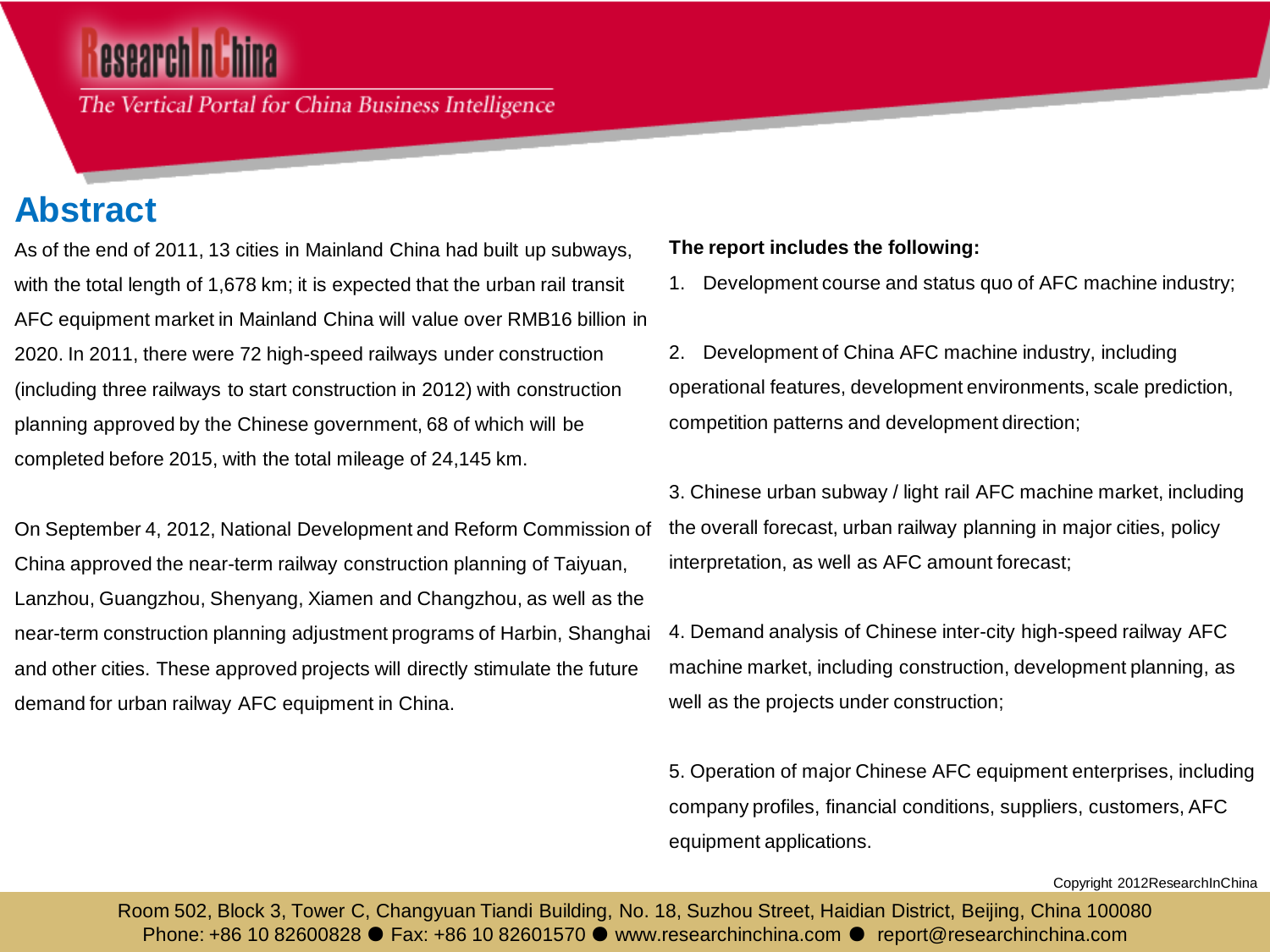# esearch n

The Vertical Portal for China Business Intelligence

Shanghai Potevio Co., Ltd.: from January to June of 2012, Shanghai Potevio achieved the sales revenue of RMB646 million and the after-tax profit of RMB5.1783 million. As for the rail transit industry, the company entered into an agreement with Shanghai Metro for Subway Lines 11 and 16; meanwhile, it promoted the orderly implementation of south extension line projects of Subway Lines 1 and 3 in Chongqing.

Shanghai Huahong Jitong Smart System Co., Ltd.: from January to June of 2012, the company gained the operating income of RMB13.6122 million, down 43.36% year on year. From January to June of 2012, the AFC System of Subway Line 1 in Suzhou was put into operation soundly on April 28, which was the company's first AFC system project launched outside Shanghai officially. On June 28, the AFC System of Subway Line 6 Phase I in Kunming also began to run smoothly.

GRG Banking: in Q1 2012, the company obtained the revenue of RMB940 million and the net income of RMB260 million separately, up 7.9% and 11.1% year on year respectively; the net profit margin was 27.4%, slightly higher than 26.6% in Q1 2011. In Q1 2012, influenced by the industry, the company's AFC equipment revenue decreased by 74.07% over the same period of last year.

Copyright 2012ResearchInChina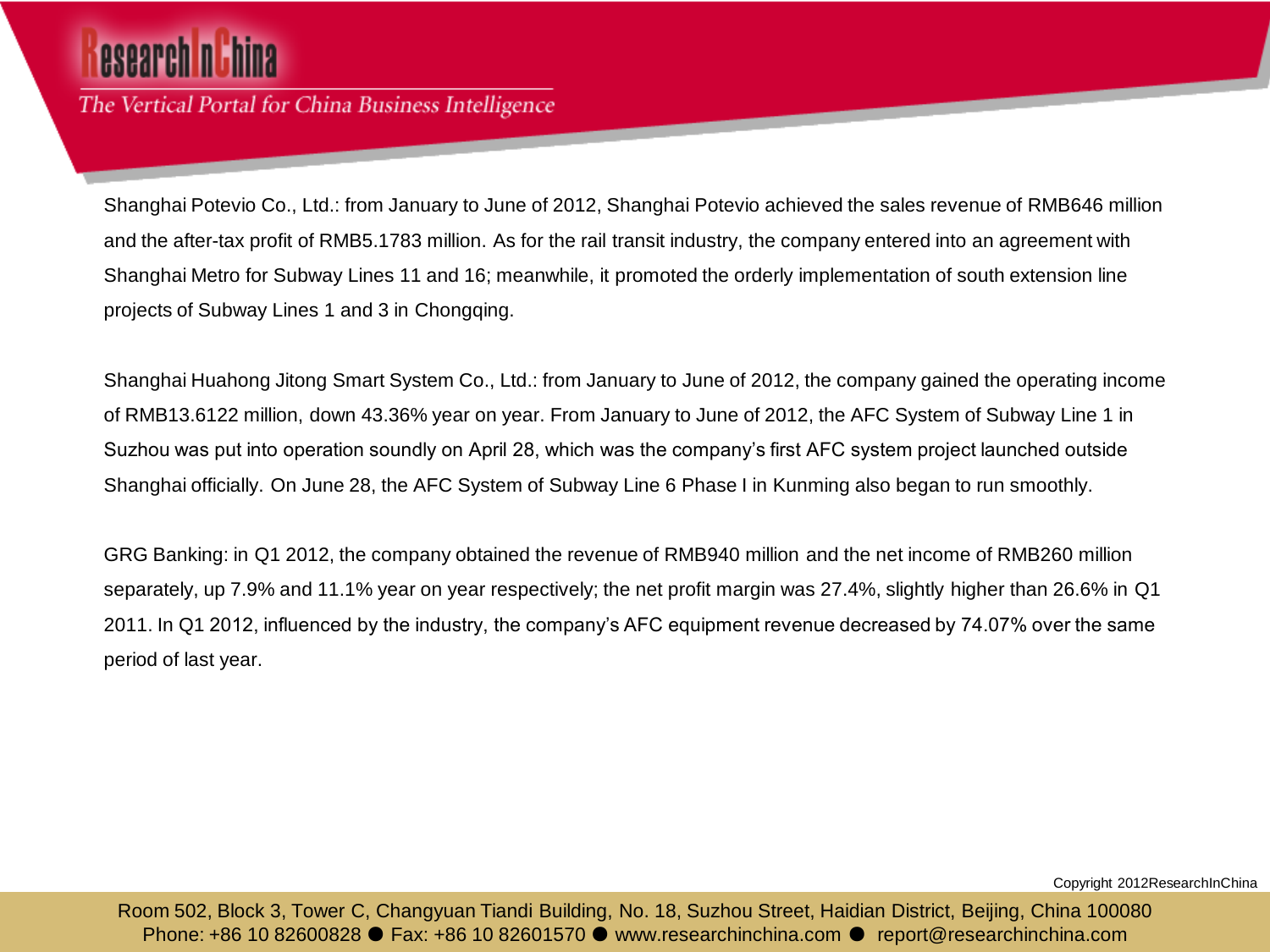### The Vertical Portal for China Business Intelligence

#### **1. Overview of AFC Machine Industry**

- 1.1 Definition and System Introduction
- 1.1.1 AFC Definition and Equipment Structure
- 1.1.2 Hierarchical Structure of AFC System
- 1.2 Development of China AFC Machine Industry
- 1.2.1 Initiation
- 1.2.2 Practice
- 1.2.3 Adjustment
- 1.3 Development of Foreign AFC Industry and Market
- 1.3.1 Global Overview of AFC System
- 1.3.2 AFC Development of Some Countries

#### **2. China AFC Machine Industry and Market**

- 2.1 Status Quo of China AFC Machine Industry
- 2.1.1 Characteristics
- 2.1.2 Favorable Environment
- 2.1.3 Constraints
- 2.2 Market Size
- 2.3 Market Competition Pattern
- 2.4 Industry Development Orientation

#### **3. Urban Subway/Light Rail AFC Market in China**

- 3.1 Overview of Urban Subway/Light Rail Construction in China
- 3.1.1 Urban Rail Transit Construction
- 3.1.2 Financing Channels of Urban Rail Transit Construction in China
- 3.2 Development Planning for Urban Subway/Light Rail in China
- 3.3 AFC Machine and Future Planning of Cities with In-service Subways/Light Rails
- 3.3.1 Beijing
- 3.3.2 Shanghai
- 3.3.3 Guangzhou
- 3.3.4 Shenzhen
- 3.3.5 Tianjin
- 3.3.6 Nanjing
- 3.3.7 Dalian
- 3.3.8 Wuhan
- 3.3.9 Chongqing
- 3.3.10 Changchun
- 3.3.11 Shenyang 3.3.12 Chengdu
- 3.3.13 Xi'an
- 
- 3.4 Other Cities with Development Planning 3.4.1 Kunming
- 3.4.2 Dongguan
- 3.4.3 Suzhou
- 3.4.4 Wuxi
- 3.4.5 Hangzhou
- 3.4.6 Zhengzhou
- 3.4.7 Nanchang
- 3.4.8 Qingdao
- 3.4.9 Fuzhou
- 3.4.10 Harbin

## *Table of contents*

- **4. Intercity High-speed Railway AFC Machine Market in China**
- 4.1 Construction Overview of Intercity High-speed Railway
- 4.1.1 Profile of Global High-speed Railway Construction
- 4.1.2 Development of Intercity High-speed Railway in China
- 4.2 Development Planning of Intercity High-speed Railway in China
- 4.3 Latest Construction of Intercity High-speed Railway in China

#### **5. Key Enterprises**

- 5.1 GRG Banking
- 5.1.3 AFC Business and Strategic Planning
- 5.2 Shanghai Potevio Co., Ltd.
- 5.3 Shanghai Huahong Jitong Smart System Co., Ltd.
- 5.4 Thales Panda Transportation System Co., Ltd. (TPTS)
- 5.5 Shenzhen Modern Computer Manufacturer Co., Ltd. (MCM)
- 5.6 Cubic Transportation Systems (Beijing) Co., Ltd.
- 5.7 Samsung SDS China (Samsung SDSC) Beijing **Office**
- 5.8 China Academy of Railway Sciences (CARS)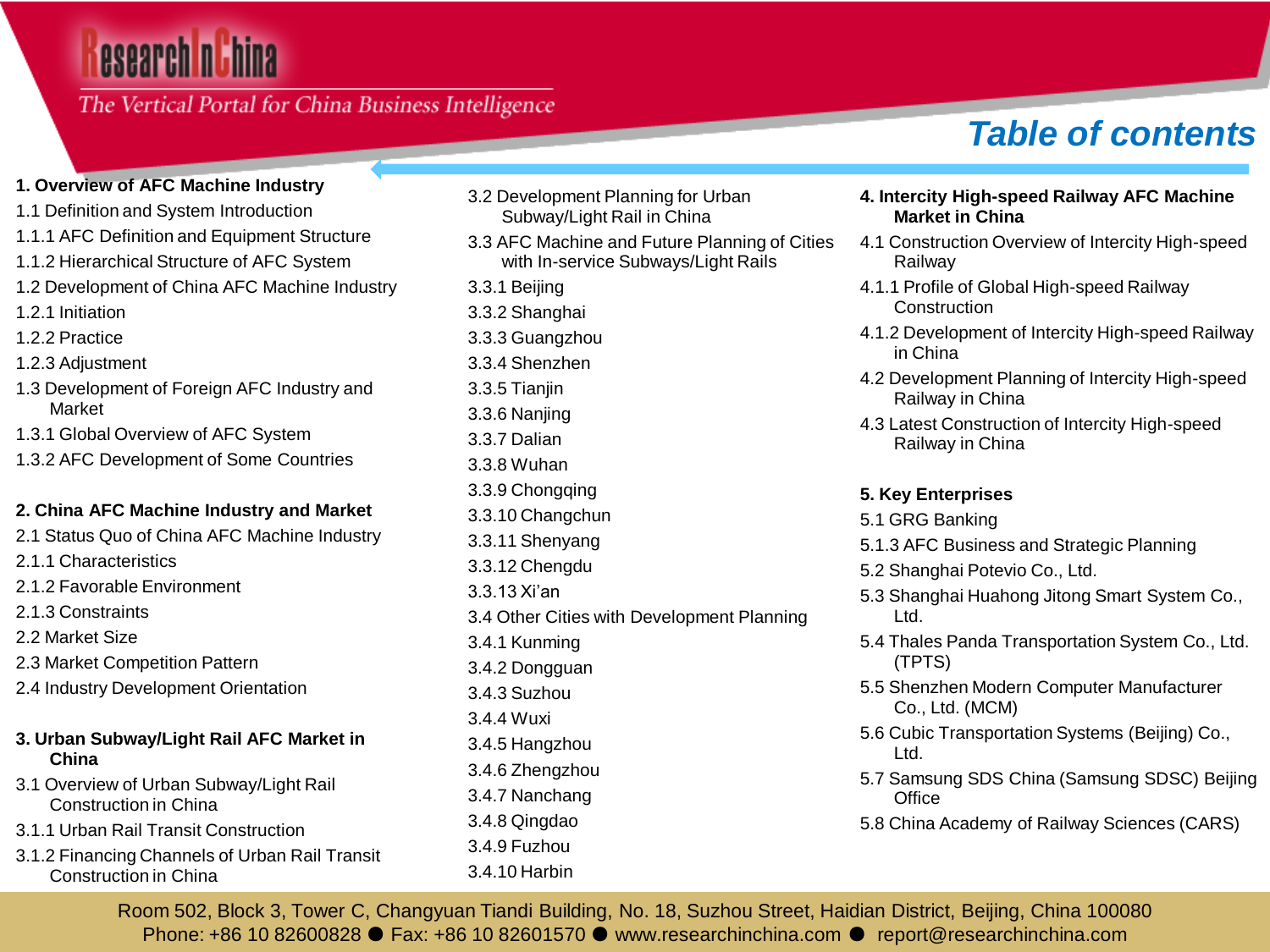### The Vertical Portal for China Business Intelligence

### *Selected Charts*

- Composition of AFC Equipment
- Hierarchical Structure of AFC System in China
- Advantages of Rail Transit AFC System
- Urban Rail Transit AFC Market Size in Mainland China, 2009-2020E
- High-speed Railway AFC Market Size in Mainland China, 2010-2015E
- Traffic Mileage of Subway in China, 2011
- Latest Approved Urban Subway Construction Planning in China, 2011
- Traffic Mileage of Subway and Urban Railway in China, 2009-2020E
- Construction Planning of Cities to Build Subway and Urban Railway in China, 2011
- Available Financing Channels for Urban Rail Transit Construction in China
- Number of Subway Vehicles in Major Cities of the World and China
- Number of Subway Vehicles in China, 2011-2020E
- Existing Planned Rail Transit Mileage in China, 2009-2020E
- Subway Lines in Operation in Beijing, 2011
- Subway Lines under Construction in Beijing, 2011
- Rail Transit Planning in Beijing, 2015
- Long-term Rail Transit Planning in Beijing
- Suburban Railway (S1-S7) Planning in Beijing
- Major Rail Transit Lines and Launch of AFC Machine in Beijing, 2010
- Subway Lines in Operation in Shanghai, 2011
- Lines to be Opened in Shanghai, 2012
- Subway Lines under Construction and Planning in Shanghai, 2014-2020
- Long-term Rail Transit Planning in Shanghai, 2010-2020
- Major Rail Transit Lines and Launch of AFC Machine in Shanghai, 2010
- Subway Lines in Operation in Guangzhou, 2011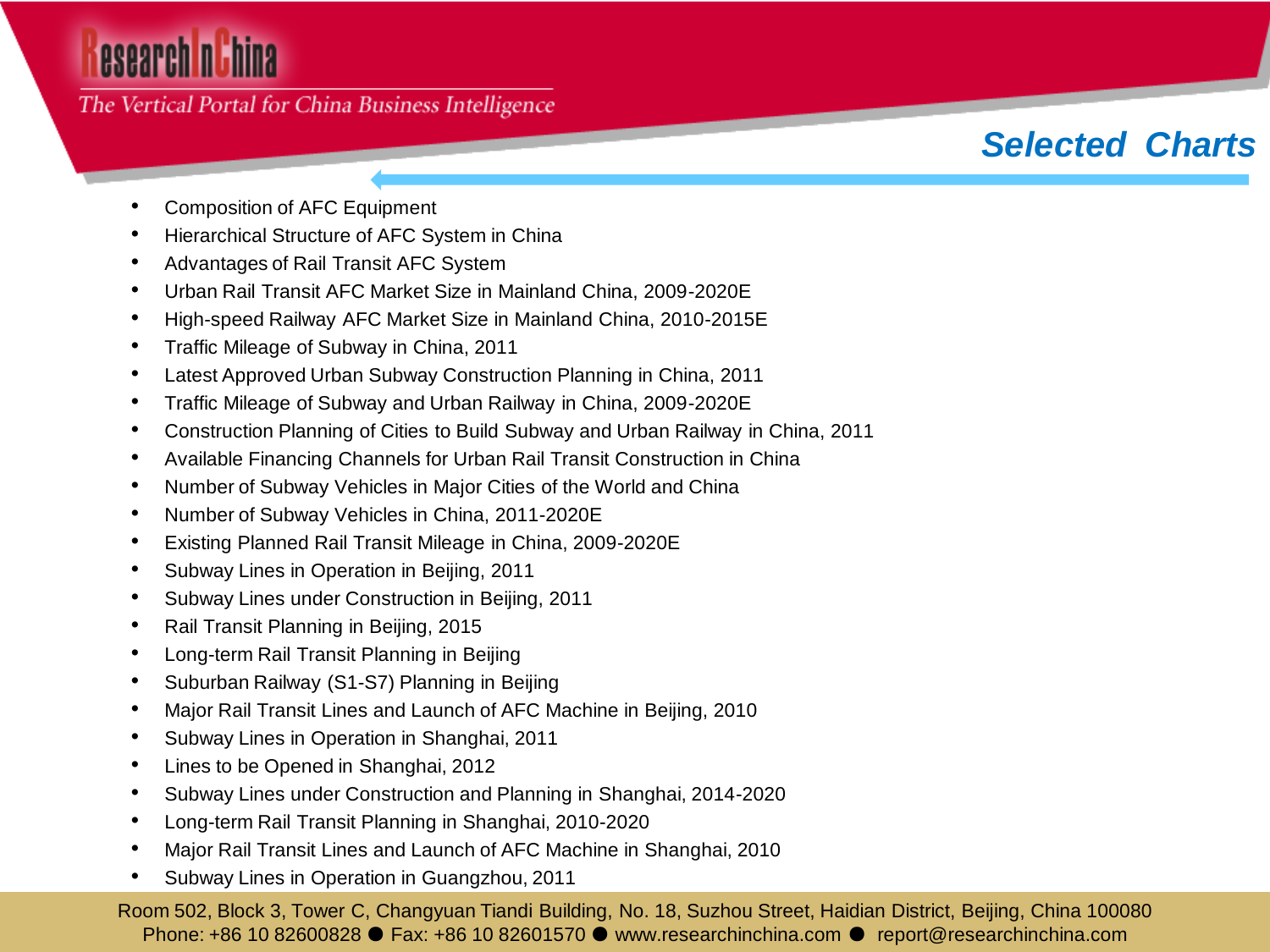#### The Vertical Portal for China Business Intelligence

### *Selected Charts*

- Planned Subway Mileage in Guangzhou, 2012-2015
- Planned Rail Transit Mileage in Guangzhou, 2020
- Major Rail Transit Lines and Launch of AFC Machine in Guangzhou, 2010
- Subway Lines in Operation in Shenzhen, 2011
- Planned Subway Lines in Shenzhen, 2011-2016
- Major Rail Transit Lines and Launch of AFC Machine in Shenzhen, 2010
- Mileage of Subway Lines in Operation in Tianjin, 2011
- Subway Lines to be Opened in Tianjin, 2012
- Other Subway Lines under Construction in Tianjin, 2012
- Express Rail Transit Network Planning in Tianjin
- Major Rail Transit Lines and Launch of AFC Machine in Tianjin, 2010
- Major Rail Transit Lines and Launch of AFC Machine in Nanjing, 2010
- Mileage of Subway Lines in Operation in Nanjing, 2011
- Mileage of Subway Lines to be Opened in Nanjing, 2014
- 17 Planned Rail Transit Lines in Nanjing
- Mileage of Planned Rail Transit Lines in Nanjing
- Rail Transit Lines in Operation in Dalian, 2011
- Phased Construction Planning of Urban Rail Transit in Dalian
- Rail Transit Lines under Construction in Dalian, 2011
- Major Rail Transit Lines and Launch of AFC Machine in Dalian, 2010
- Subway Lines to be Opened in Wuhan, 2012-2015
- Rail Transit Planning in Wuhan
- Construction Approval of Subway Lines in Wuhan, 2012
- Subway Lines in Operation in Chongqing, 2011
- Subway Lines under Construction in Chongqing, 2011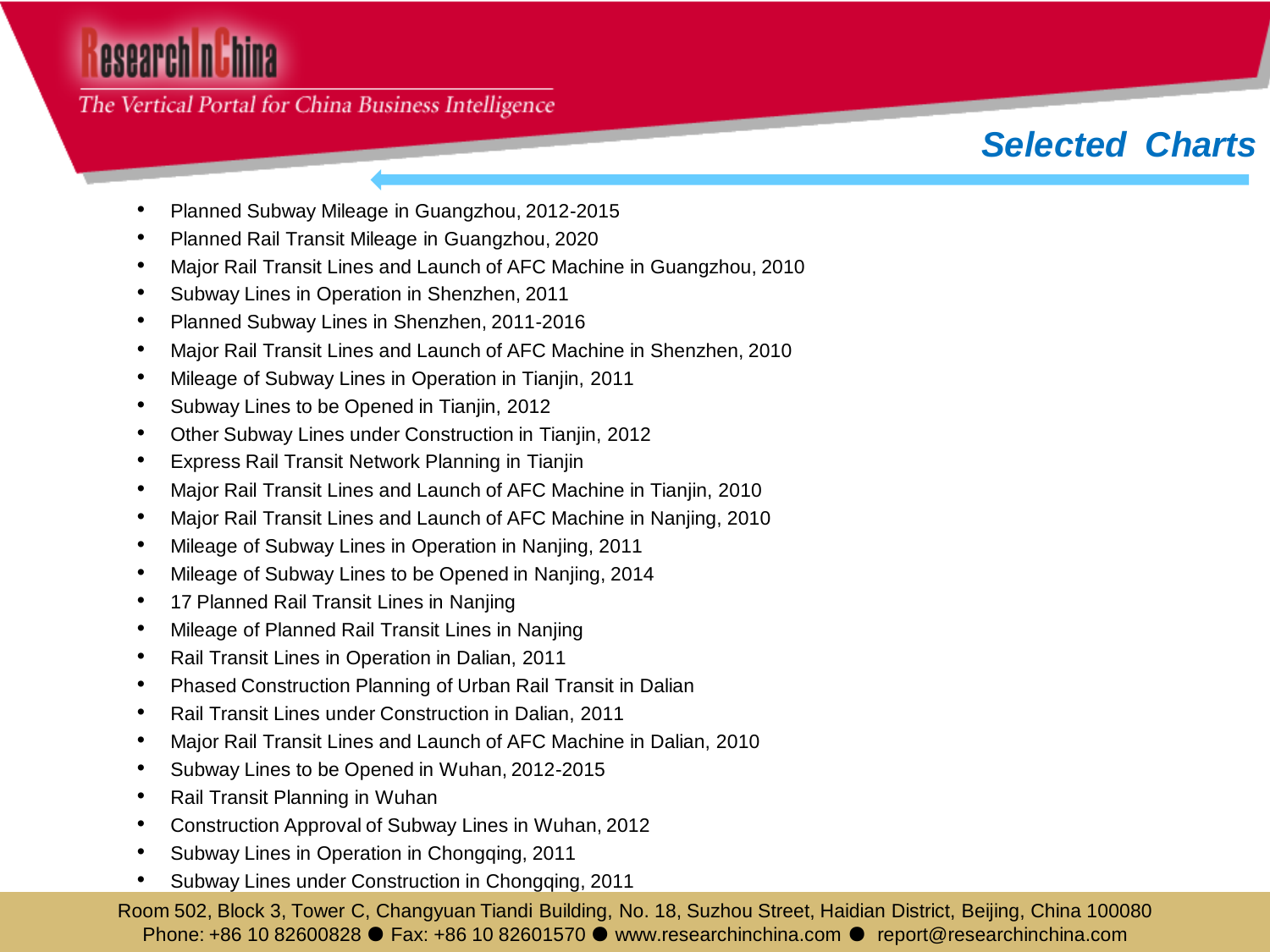### The Vertical Portal for China Business Intelligence

## *Selected Charts*

- Rail Transit Planning in Chongqing
- Planned Subway Lines in Chongqing, 2014-2020
- Light Rail Lines in Operation in Changchun, 2011
- Rail Transit Planning in Changchun
- Mileage of Major Planned Rail Transit Lines in Changchun
- Subway Lines in Operation in Shenyang, 2011
- Subway Lines to be Opened in Shenyang, 2013
- Rail Transit Construction Plan in Shenyang
- Planned Rail Transit Lines in Shenyang
- Rail Transit Line Plan in Chengdu
- Planning of Rail Transit Lines in Chengdu
- Subway Lines in Operation and under Construction in Xi'an, 2011
- Rail Transit Line Planning in Xi'an
- Planned Subway Lines in Xi'an, 2011
- Subway Lines under Construction in Kunming, 2011
- Planned Subway Lines in Kunming, 2011
- Subway Lines under Construction and Planning in Dongguan, 2011
- Subway Lines under Construction and Planning in Suzhou, 2011
- Subway Lines under Construction and Planning in Wuxi, 2011
- Subway Lines under Construction and Planning in Hangzhou, 2011
- Planned Urban Rail Transit Lines and Mileage in Zhengzhou
- Subway Lines under Construction in Zhengzhou, 2011
- Planned Urban Rail Transit Lines and Mileage in Nanchang
- Planned Urban Rail Transit Lines and Mileage in Qingdao
- Planned Urban Rail Transit Lines and Mileage in Fuzhou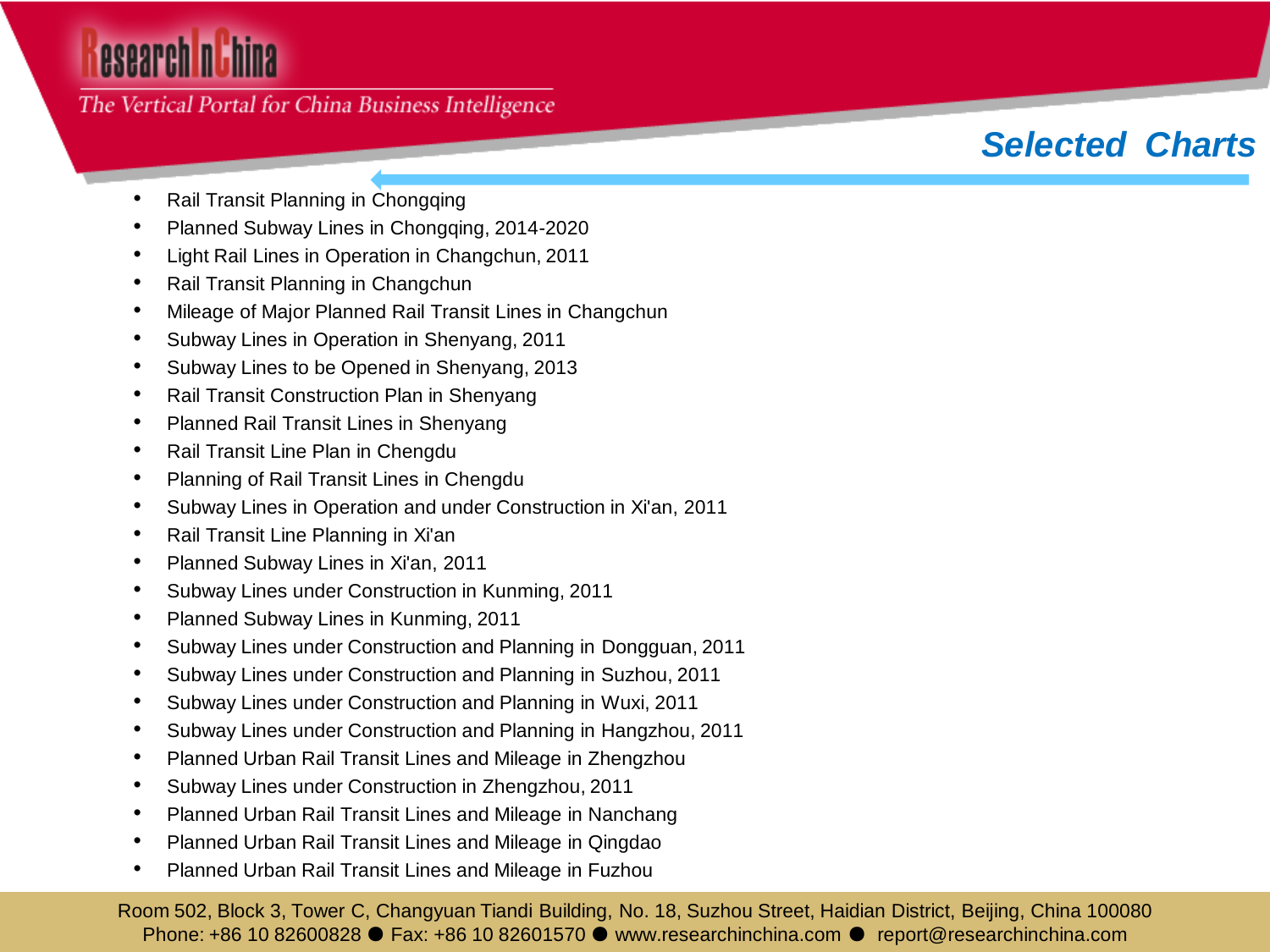The Vertical Portal for China Business Intelligence

### *Selected Charts*

- Planned Urban Rail Transit Lines and Mileage in Harbin
- Subway Lines and Mileage under Construction and Planning in Changsha, 2011
- Lines under Construction and Planning in Ningbo, 2011
- Lines and Mileage under Construction and Planning in Guiyang, 2011
- Planned Urban Rail Transit Lines and Mileage in Hefei
- Subway Lines and Mileage under Construction and Planning in Nanning, 2011
- Economic Indicator Comparison of Chinese Cities that Plan to Build Subway / Urban Railway
- Global High-speed Railway Lines in Operation
- China's high-speed Railway Network, 2020
- Traffic Mileage of High-speed Railway in China, 2011-2015E
- Traffic Mileage of High-speed Trunk Railway in China, 2011-2015E
- New Demand for EMUs of High-speed Trunk Railway in China, 2012-2015E
- Traffic Mileage of Intercity High-speed Railway in China, 2011-2015E
- New Demand for EMUs of Intercity High-speed Railway in China, 2012-2015E
- Major High-speed Trunk Railway Projects under Construction in China, 2008-2017
- Construction of Intercity High-speed Railway Projects in Major Regions of China, 2008-2016
- Business of GRG Banking
- Revenue and Profit of GRG Banking, 2008-2012
- Revenue and Cost of GRG Banking by Business, H1 2012
- AFC Revenue of GRG Banking, 2006-2012
- Revenue Structure of GRG Banking, H1 2012
- Order Signing and Implementation of GRG Banking, 2010-2011
- Sales of GRG Banking from Top 5 Clients, 2007-2012
- Application of AFC Equipment of GRG Banking
- Assets and Operating Income of Thales Panda, 2005-2011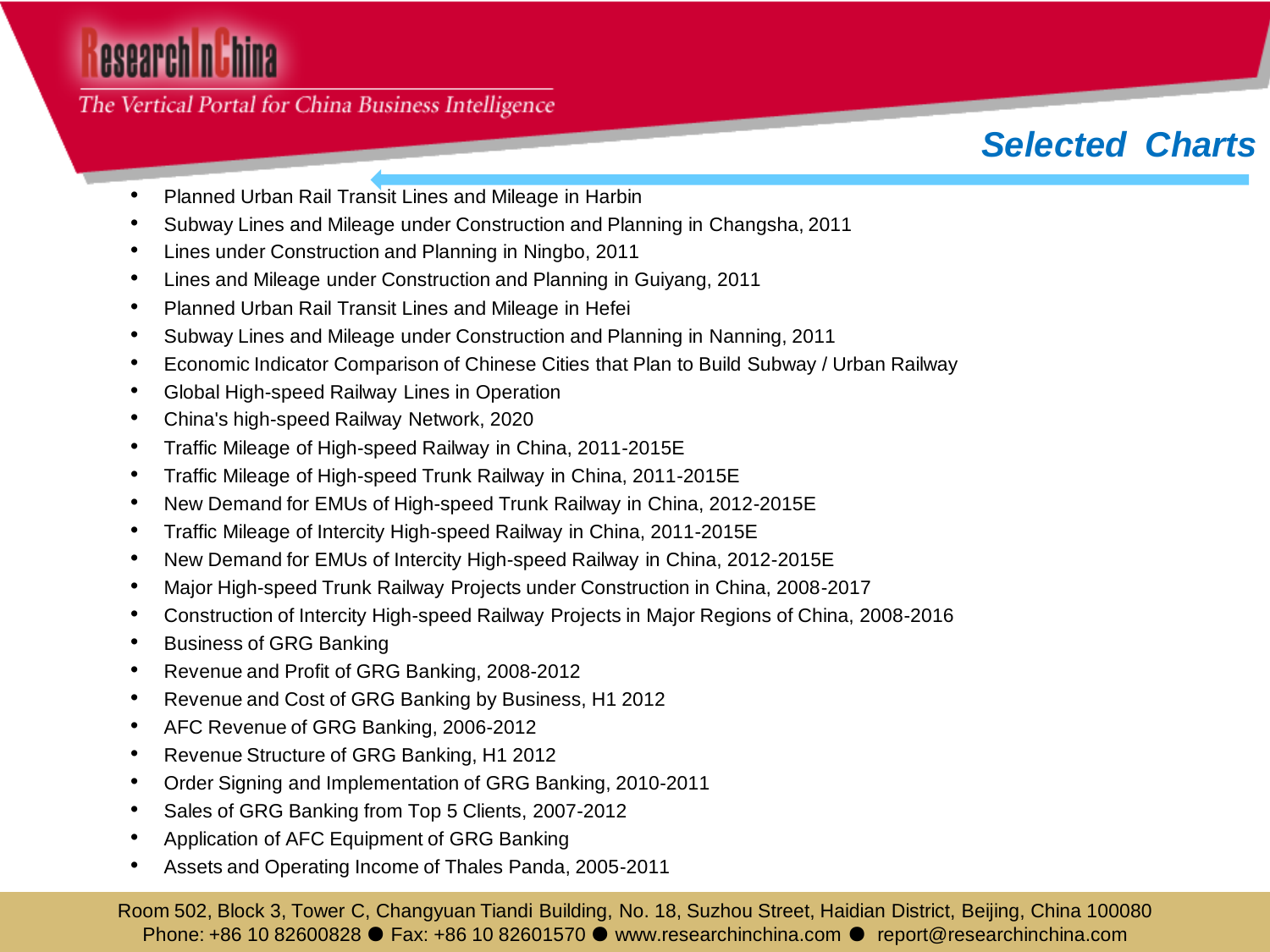The Vertical Portal for China Business Intelligence

## *Selected Charts*

- Application of AFC Equipment of Thales Panda
- Revenue and Profit of Shanghai Potevio, 2006-2012
- Profitability of Shanghai Potevio, 2005-2012
- Operating Revenue of Shanghai Potevio (by Product), 2010
- Operating Revenue of Shanghai Potevio (by Region), 2010
- Application of AFC Equipment of Shanghai Potevio
- Operating Revenue of Shanghai Huahong Jitong (by Product), 2010
- Operating Revenue of Shanghai Huahong Jitong (by Region), 2010
- Major Projects of Shanghai Huahong Jitong in Rail Transit AFC System Business, 2011
- Capacity, Output and Sales Volume of Main Products of Shanghai Huahong Jitong, 2009-2011
- Procurement and % of Shanghai Huahong Jitong from Top 5 Suppliers, 2009-2011
- Application of AFC Equipment of Shanghai Huahong Jitong
- Revenue and Profit of Shenzhen Modern Computer, 2004-2010
- Application of AFC Equipment of Shenzhen Modern Computer
- Application of AFC Equipment of Cubic
- Application of AFC Equipment of Samsung SDS Beijing
- Urban Rail Transit Products of China Academy of Railway Sciences
- Application of Products of China Academy of Railway Sciences in Urban Rail Transit